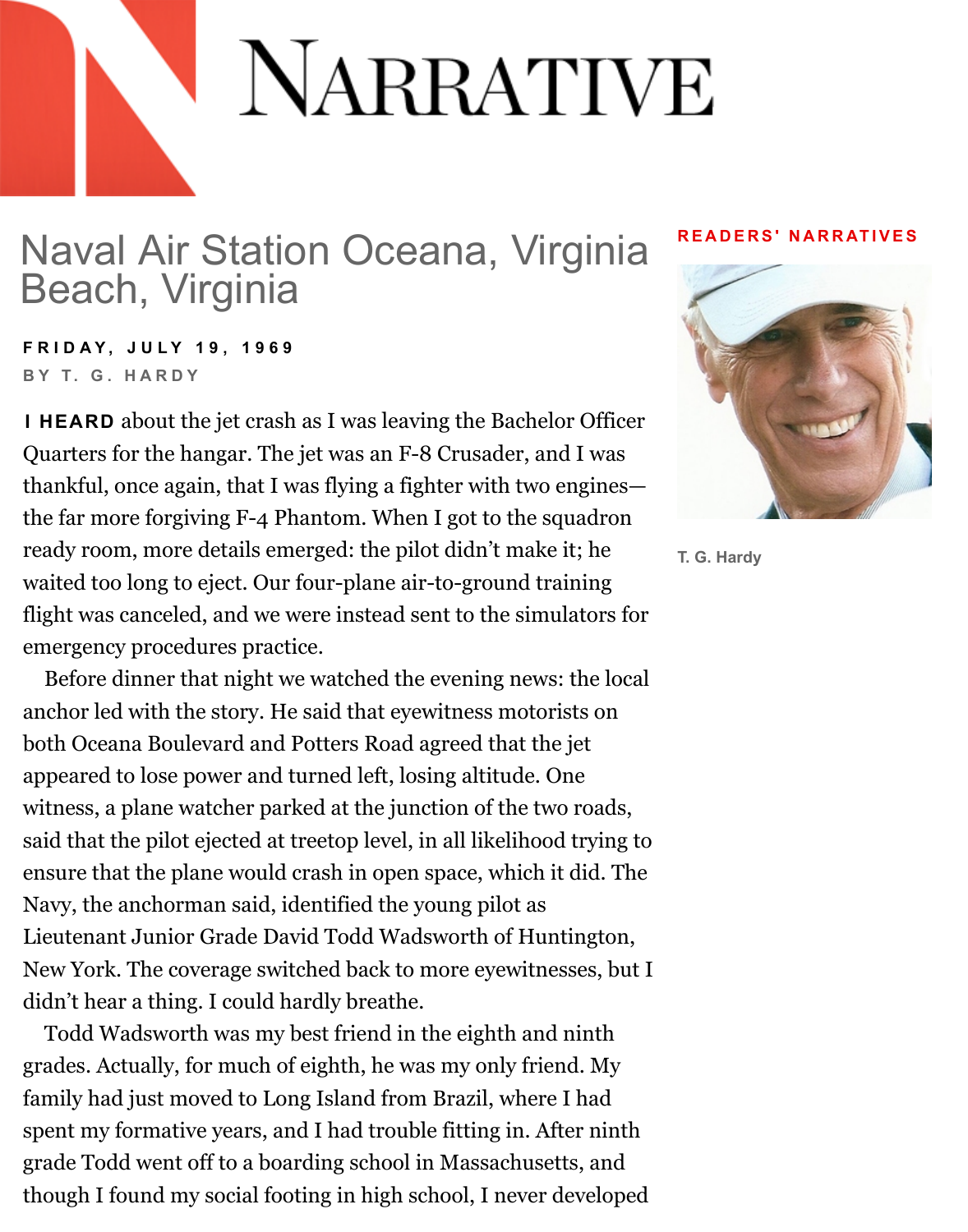any friendships as meaningful as the one I had with him. Anyway, we gradually lost touch. I had no idea he was a naval aviator, let alone at NAS Oceana.

A few days later, probably Monday, he was to have a memorial service at the base chapel. I went, but I could only get there late and still in a sweat-stained flight suit, so I stayed outside. I took shelter from the late-morning sun in a grove of mature oak trees, where a young civilian and a sailor in whites were having a smoke. I asked the civilian how he knew Todd and he said, "My girlfriend and I were friends with Paulette at Old Dominion. We went to their wedding. Hard to believe—not even a month ago."

The sailor read my look. "He was my division officer, sir. Kept me from getting busted. More than once." He looked at the chapel. "Place was hot, packed."

My turn, and I said, "Small-world story—we were boyhood buddies. Close."

The sailor looked at my name patch. "What squadron are you in, Lieutenant?"

"I'm a replacement pilot. After carrier qualifications, I'll join Fighter Squadron 33."

"Replacement pilot," the civilian said. "That's ironic."

People spilled out of the chapel then, and the young sailor and I sought an open vantage to the southeast. The civilian had left us, and I looked for him, thinking in doing so I might spot Paulette and maybe Todd's family. His mom had been a model, her likeness used for the cameo portrait of Betty Crocker, the bakingbrand icon. I scanned the dark, broad-rimmed hats among the white dress uniforms.

The crowd quieted and we saw the three Crusaders on the horizon and as they approached, the awkward gap in the missingman formation. As they roared overhead I thought suddenly of my fiancée in Miami and I felt crushed by the weight of it all: the emotion of the moment, the unrelenting stress of wartime pilot training, and the anxiety of flying, soon again, aboard ship. I couldn't stop the tears. When I finally knuckled the last of them away, the enlisted man was still at my side, staring—as I was—at the empty horizon. Without looking at me, he said, "You remind me of him, sir."